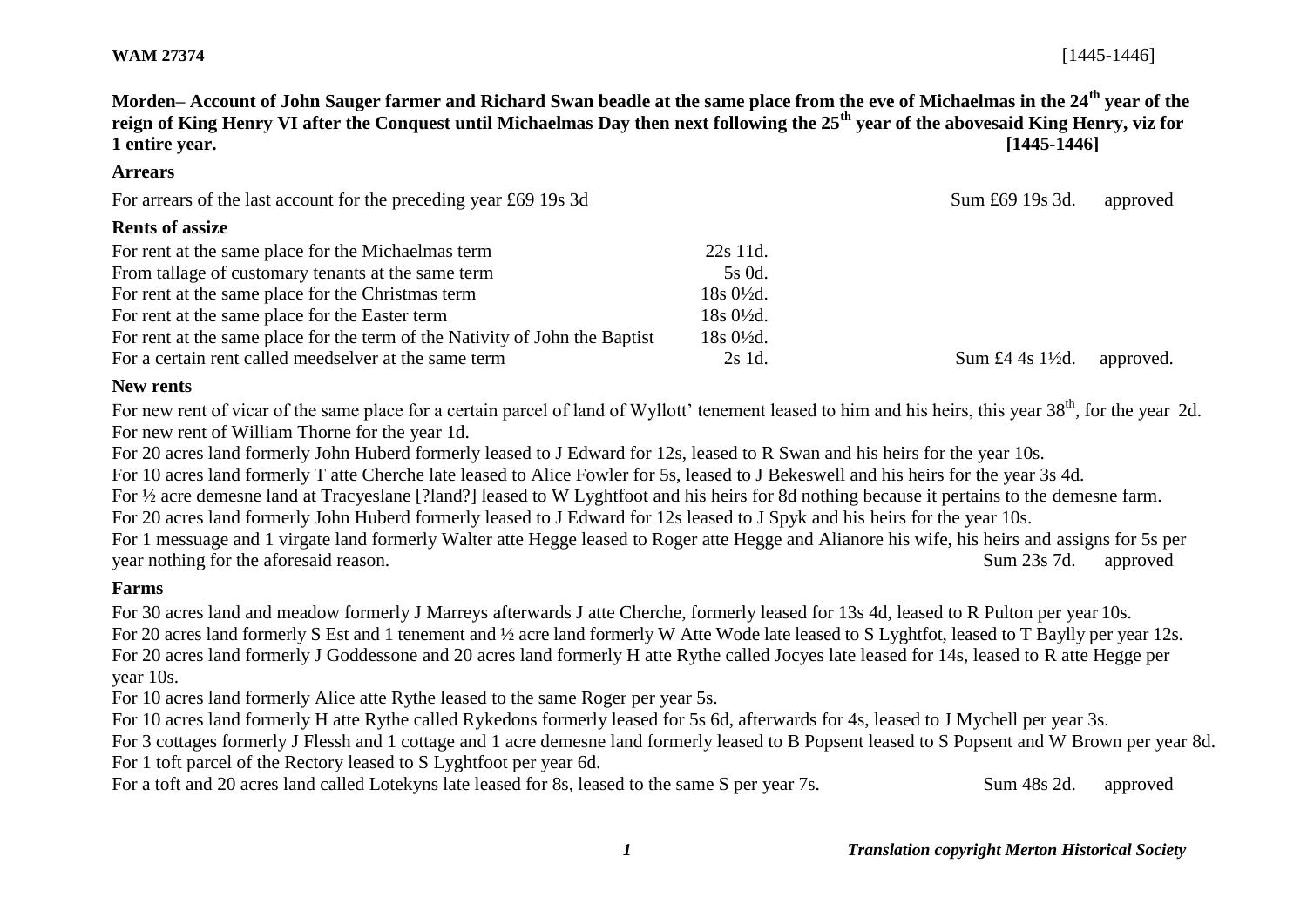**WAM 27374** [1445-1446]

#### **Rent in kind [***redditus mobilis***]**

For 2 capons of 'head-penny'/chevage sold 8d. For 4 cocks and 6 hens of rent sold, price per head 2d, 20d. For 4½ hurdles for the fold of rent sold, price of each 2d, 9d.  $\Box$  Sum 2s 5d. approved

# **Farm of the demesne**

| For farm of the demesne of the manor with corn and livestock as overleaf leased to John Sawger, £4 13s 4d.<br>Sum $\pounds$ 4 13s 4d. approved. |  |
|-------------------------------------------------------------------------------------------------------------------------------------------------|--|
|-------------------------------------------------------------------------------------------------------------------------------------------------|--|

### **Profits of court**

For 1 general Court held at the same place Tuesday  $5<sup>th</sup>$  October. 22d. For View with Court held at the same place the Tuesday next after the feast of the Invention of Holy Cross. 10s 2d. Sum 12s. approved

# **Sum total of receipts with arrears £83 2s 10½d. approved**

# **Rents Resolute and rent defaults**

Of which in rent resolute of heirs of Thomas Kynewaldeshay for the year, 4 terms, 4s. In rent allowance to the beadle because of his office, with 2s for rent, 2⅛d for tallage and 2d for medselver, for the year 2s 4⅛d. In rent default for 30 acres land formerly J Marreys afterwards W atte Cherche because in the lord's hands and at farm above for the year 3s. And for tallage 6<sup>3</sup>/<sub>8</sub>d and for medselver 2d. In rent default for 20 acres land formerly S Est, 20 acres land formerly J Huberd, 20 acres land formerly J Goddessone, 20 acres land formerly J atte Rythe called Jocyes and 20 acres called Lotekyns for the aforesaid reason, as for each tenement  $2s - 10s$ . And for tallage as for each tenement  $4\frac{1}{4}d - 21\frac{1}{4}d$ . And for medselver as for each tenement 2d – 10d. In rent default for 10 acres land formerly J atte Cherche, 10 acres formerly Alice atte Rythe and 10 acres land formerly H atte Rythe for the aforesaid reason, as for each tenement 12d – 3s. And for tallage for the said tenements 7⅛d. And for medselver for the same tenements, as for each tenement 2d, 6d. In rent default for 1 cottage formerly J Flessh for the aforesaid reason, for the year – 2½d. In rent default for 1 tenement and 1 acre demesne land formerly W atte Wode for the aforesaid reason for the year – 1½d. In rent default for Wyllott' tenement for the aforesaid reason and a parcel thereof leased in new rent above for the year  $\frac{1}{2}d$ . Sum 27s 3<sup>3</sup>/<sub>8</sub>d.<sup>\*</sup> approved.

# **Petty expenses with building costs**

In scouring the river near the manor at the same place called Monkyn this year  $\frac{14s}{4d}$ . nothing allowed because farmer does it by agreement In tiling [*tect'*] manor buildings at the same place this year 2s 6d. In planking the byre [*bover'*] at the same place this year 4s. Sum 6s 6d. approved.

### **Expenses of the Treasurer and others**

In expenses of the treasurer of Westminster nothing because by farmer. In parchment bought for the account roll 12d. Sum 12d. approved. **Cash deliveries**

Delivered to brother Thomas Pomeroy treasurer of Westminster by 1 tally £7 10s 8d. Sum £7 10s 8d. approved.

l

*<sup>\*</sup> The figures given here only total 27s 1⅜d.*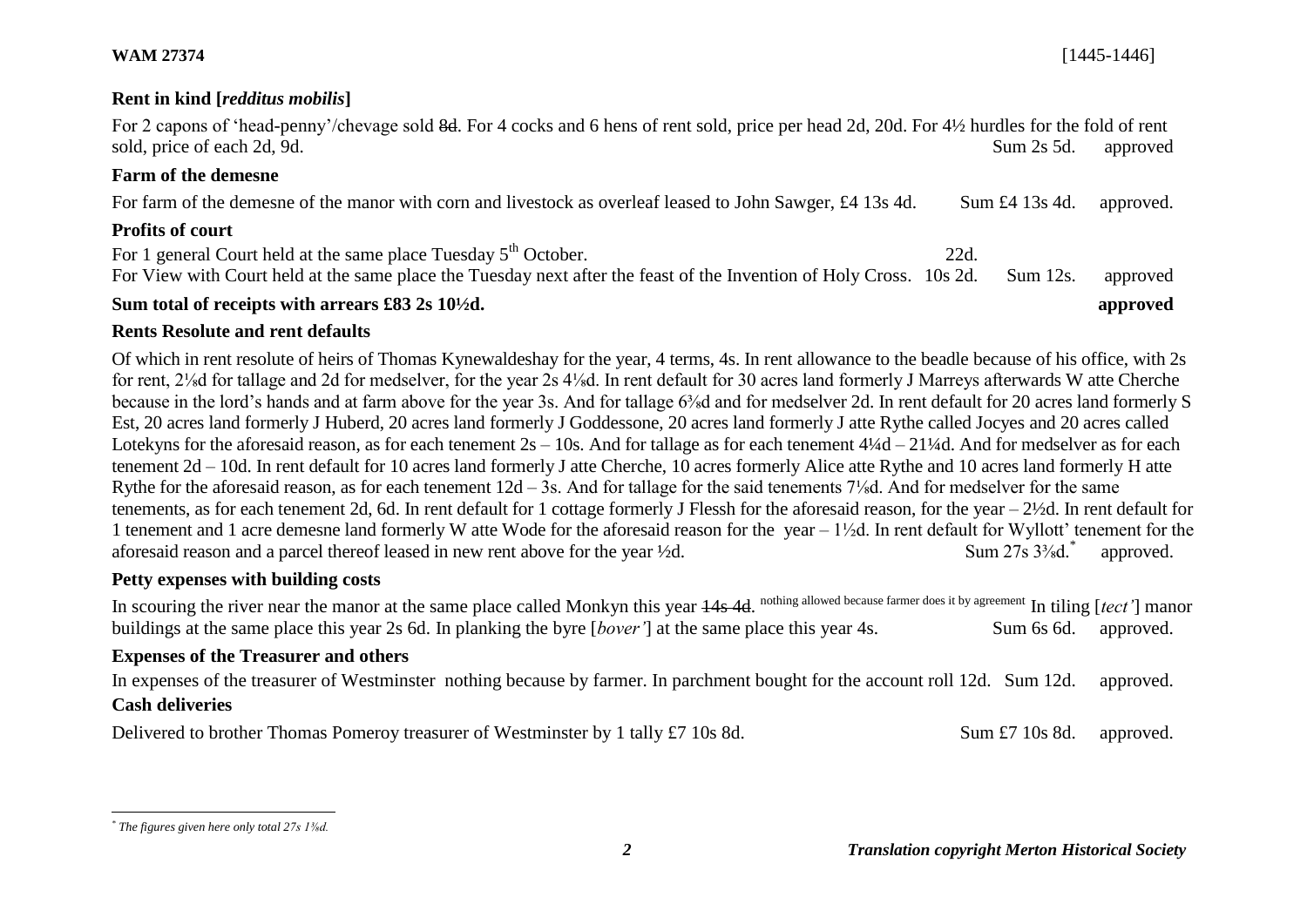| <b>WAM 27374</b>                                    |                                                                                                                                                                                                                                                                                                                                                                                                                                                                                                                                                                                                                                                                                                               | $[1445 - 1446]$                                                                                                                                                                          |  |
|-----------------------------------------------------|---------------------------------------------------------------------------------------------------------------------------------------------------------------------------------------------------------------------------------------------------------------------------------------------------------------------------------------------------------------------------------------------------------------------------------------------------------------------------------------------------------------------------------------------------------------------------------------------------------------------------------------------------------------------------------------------------------------|------------------------------------------------------------------------------------------------------------------------------------------------------------------------------------------|--|
|                                                     | <b>Sum of all expenses and deliveries £9 5s 5%d.</b> And he owes £73 17s 5%d.                                                                                                                                                                                                                                                                                                                                                                                                                                                                                                                                                                                                                                 |                                                                                                                                                                                          |  |
| <b>Cash delivered</b>                               | Of which allowed to him 22s which Richard Swan delivered to the said treasurer of which 12s by 1 bill in<br>settlement [bill' in deint'], and 10s at the audit. And he still owes £72 15s 5 <sup>1</sup> / <sub>8</sub> d. Which arrears, however, will be<br>charged in the account next following.                                                                                                                                                                                                                                                                                                                                                                                                          |                                                                                                                                                                                          |  |
| Quietus                                             | And so he is quit in respect of this.                                                                                                                                                                                                                                                                                                                                                                                                                                                                                                                                                                                                                                                                         |                                                                                                                                                                                          |  |
| Of which respited to him                            | £9 16s 1½d for rent issuing from land and tenement formerly Laurence Conyngton in Ewell and now Thomas<br>Conyngton goldsmith both for the present year and for 16 years preceding, as per year 11s 6 <sup>1</sup> /2d, because not able<br>to levy and not fully agreed when he ought to distrain, therefore etc until etc. Examine the schedule of the account<br>for 15th year of the reign of King Henry VI now attached. And to the same £4.5s 10½ d for rent of various lands in<br>Ewell aforesaid both for the present year and for 3 years preceding as per year 21s 5½ dbecause not respited<br>previously. And so he owes over and above what is respited £58 13s 5 <sup>1</sup> / <sub>8</sub> d. |                                                                                                                                                                                          |  |
| Of which against <sup><math>\mathbf{r}</math></sup> | <b>William Mulseye late farmer.</b>                                                                                                                                                                                                                                                                                                                                                                                                                                                                                                                                                                                                                                                                           | £4 11s 31/2d.                                                                                                                                                                            |  |
|                                                     | {The lord King for 9 quarters oats 19 years preceding<br><b>Simon Popsent late farmer</b><br>{John Ravenyng Tayllo' [?tailor?] late farmer<br>{The lord King for 7 quarters oats $12th$ year King Henry VI<br>The same lord King for 9 quarters oats<br><b>William Goldwyr late beadle</b><br><b>Roger Attehegg late farmer</b><br><b>William Longe late farmer</b><br>{Thomas Spyk late beadle<br><b>Richard Pulton late beadle</b><br><b>{Richard Swan now beadle</b><br>{John Sawger now farmer                                                                                                                                                                                                            | 18s.<br>73s<br>4d.<br>£14 16s 3½d.<br>15s<br>3d.<br>18s.<br>51s<br>8d.<br>71s<br>4d.<br>64s 71/4d.<br>£12<br>$4s \frac{3}{2}d$ .<br>47s 1%d.<br>$2s \frac{0!}{2d}$ .<br>£7<br>4d.<br>40s |  |
| J Sawger 40s 4d.                                    |                                                                                                                                                                                                                                                                                                                                                                                                                                                                                                                                                                                                                                                                                                               |                                                                                                                                                                                          |  |

l